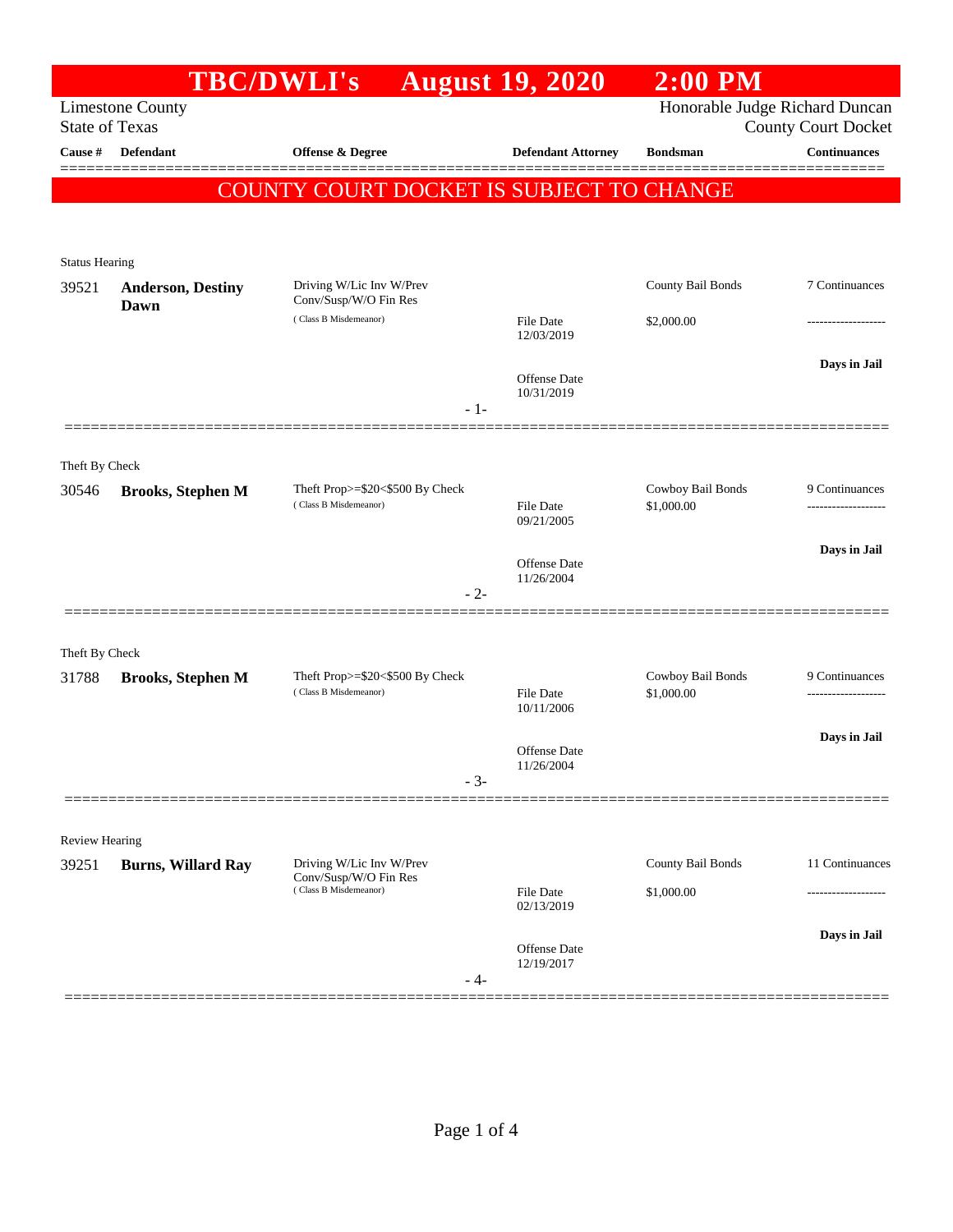|                                                  | <b>TBC/DWLI's</b>                        |                                                   |       | <b>August 19, 2020</b>         | $2:00$ PM                            |                     |
|--------------------------------------------------|------------------------------------------|---------------------------------------------------|-------|--------------------------------|--------------------------------------|---------------------|
| <b>Limestone County</b><br><b>State of Texas</b> |                                          |                                                   |       | Honorable Judge Richard Duncan | <b>County Court Docket</b>           |                     |
| Cause #                                          | <b>Defendant</b>                         | Offense & Degree                                  |       | <b>Defendant Attorney</b>      | <b>Bondsman</b>                      | <b>Continuances</b> |
|                                                  |                                          | <b>COUNTY COURT DOCKET IS SUBJECT TO CHANGE</b>   |       |                                |                                      |                     |
|                                                  |                                          |                                                   |       |                                |                                      |                     |
| Theft By Check                                   |                                          |                                                   |       |                                |                                      |                     |
| 39484                                            | <b>Hall, Michael Anthony</b>             | Theft Prop >=\$750<\$2,500                        |       |                                | Freebird Bail Bonds                  | 9 Continuances      |
|                                                  |                                          | (Class A Misdemeanor)                             |       | <b>File Date</b><br>10/01/2019 | \$1,000.00                           |                     |
|                                                  |                                          |                                                   |       | Offense Date                   |                                      | Days in Jail        |
|                                                  |                                          |                                                   | $-5-$ | 12/03/2018                     |                                      |                     |
|                                                  |                                          |                                                   |       |                                |                                      |                     |
| Theft By Check                                   |                                          |                                                   |       |                                |                                      |                     |
| 39485                                            | <b>Hall, Michael Anthony</b>             | Theft Prop >=\$100<\$750<br>(Class B Misdemeanor) |       | <b>File Date</b>               | Freebird Bail Bonds<br>\$1,000.00    | 9 Continuances<br>. |
|                                                  |                                          |                                                   |       | 10/01/2019                     |                                      |                     |
|                                                  |                                          |                                                   |       | Offense Date                   |                                      | Days in Jail        |
|                                                  |                                          |                                                   | $-6-$ | 11/29/2018                     |                                      |                     |
|                                                  |                                          |                                                   |       |                                |                                      |                     |
| <b>Review Hearing</b>                            |                                          |                                                   |       |                                |                                      |                     |
| 38564                                            | <b>Hamilton</b> , Jeremy<br><b>Scott</b> | Driving W/Lic Inv W/Prev<br>Conv/Susp/W/O Fin Res |       |                                | Chase Chapman's Bail<br><b>Bonds</b> | 3 Continuances      |
|                                                  |                                          | (Class B Misdemeanor)                             |       | <b>File Date</b><br>07/10/2017 | \$2,000.00                           |                     |
|                                                  |                                          |                                                   |       |                                |                                      | Days in Jail        |
|                                                  |                                          |                                                   |       | Offense Date<br>05/16/2017     |                                      |                     |
|                                                  |                                          |                                                   | $-7-$ |                                |                                      |                     |
|                                                  |                                          |                                                   |       |                                |                                      |                     |
| <b>Status Hearing</b>                            |                                          | Driving W/Lic Inv W/Prev                          |       |                                | Personal Bond                        | 5 Continuances      |
| 39553                                            | Hayes, Cloressa Jane                     | Conv/Susp/W/O Fin Res<br>(Class B Misdemeanor)    |       | <b>File Date</b>               | \$2,000.00                           |                     |
|                                                  |                                          |                                                   |       | 01/03/2020                     |                                      |                     |
|                                                  |                                          |                                                   |       | Offense Date                   |                                      | Days in Jail        |
|                                                  |                                          |                                                   | $-8-$ | 11/17/2019                     |                                      |                     |
|                                                  |                                          |                                                   |       |                                |                                      |                     |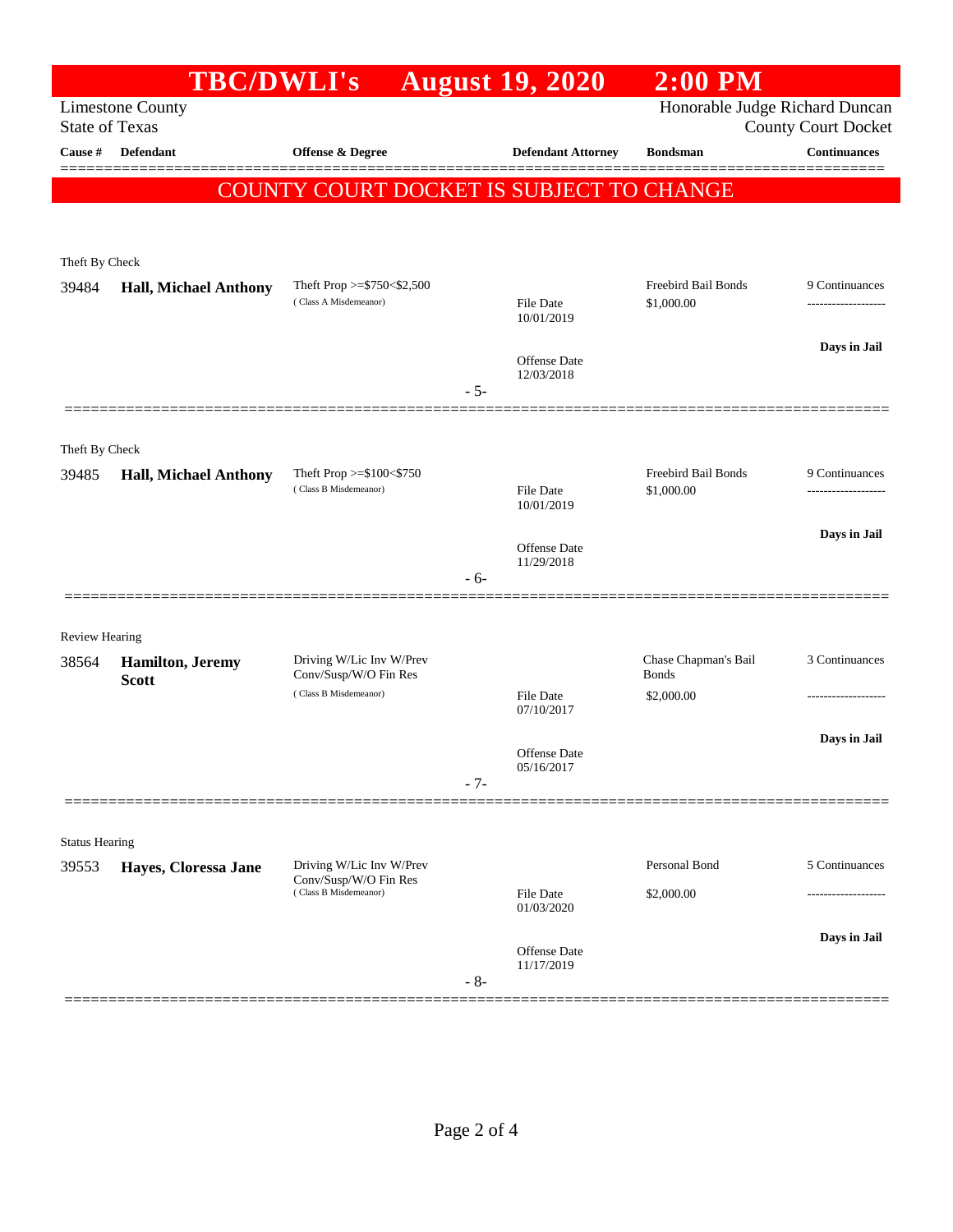|                                | <b>TBC/DWLI's</b>       |                                                     |        | <b>August 19, 2020</b>            | <b>2:00 PM</b>                     |                                        |
|--------------------------------|-------------------------|-----------------------------------------------------|--------|-----------------------------------|------------------------------------|----------------------------------------|
|                                | <b>Limestone County</b> |                                                     |        |                                   | Honorable Judge Richard Duncan     |                                        |
| <b>State of Texas</b>          |                         |                                                     |        |                                   |                                    | <b>County Court Docket</b>             |
| Cause #                        | Defendant               | Offense & Degree                                    |        | <b>Defendant Attorney</b>         | <b>Bondsman</b>                    | <b>Continuances</b>                    |
|                                |                         | COUNTY COURT DOCKET IS SUBJECT TO CHANGE            |        |                                   |                                    |                                        |
|                                |                         |                                                     |        |                                   |                                    |                                        |
|                                |                         |                                                     |        |                                   |                                    |                                        |
| Review Hearing                 |                         | Driving W/Lic Inv W/Prev                            |        |                                   | County Bail Bonds                  | 13 Continuances                        |
| 39249                          | Holder, James David     | Conv/Susp/W/O Fin Res                               |        |                                   |                                    |                                        |
|                                |                         | (Class B Misdemeanor)                               |        | <b>File Date</b><br>02/13/2019    | \$1,000.00                         |                                        |
|                                |                         |                                                     |        |                                   |                                    | Days in Jail                           |
|                                |                         |                                                     |        | Offense Date<br>11/06/2018        |                                    |                                        |
|                                |                         |                                                     | $-9-$  |                                   |                                    |                                        |
|                                |                         |                                                     |        |                                   |                                    |                                        |
| Theft By Check                 |                         |                                                     |        |                                   |                                    |                                        |
| 37680                          | Lynch, Clayton          | Theft Prop>=\$500<\$1,500<br>(Class A Misdemeanor)  |        | <b>File Date</b>                  | County Bail Bonds<br>\$1,000.00    | 26 Continuances                        |
|                                |                         |                                                     |        | 10/16/2015                        |                                    |                                        |
|                                |                         |                                                     |        |                                   |                                    | Days in Jail                           |
|                                |                         |                                                     |        | <b>Offense Date</b><br>01/22/2015 |                                    |                                        |
|                                |                         |                                                     | $-10-$ |                                   |                                    |                                        |
|                                |                         |                                                     |        |                                   |                                    |                                        |
| Theft By Check                 |                         |                                                     |        |                                   |                                    |                                        |
| 39115                          | Polk, Eva               | Theft Prop $>=\$100<\$750$<br>(Class B Misdemeanor) |        | File Date                         | T Chapman Bail Bonds<br>\$1,000.00 | 21 Continuances<br>------------------- |
|                                |                         |                                                     |        | 10/17/2018                        |                                    |                                        |
|                                |                         |                                                     |        | <b>Offense Date</b>               |                                    | Days in Jail                           |
|                                |                         |                                                     | $-11-$ | 04/06/2018                        |                                    |                                        |
|                                |                         |                                                     |        |                                   |                                    |                                        |
|                                |                         |                                                     |        |                                   |                                    |                                        |
| <b>Status Hearing</b><br>39674 | Ray-Duran, Humberto     | Driving W/Lic Inv W/Prev                            |        |                                   | County Bail Bonds                  | 2 Continuances                         |
|                                |                         | Conv/Susp/W/O Fin Res<br>(Class B Misdemeanor)      |        | <b>File Date</b>                  | \$1,000.00                         |                                        |
|                                |                         |                                                     |        | 05/18/2020                        |                                    |                                        |
|                                |                         |                                                     |        | <b>Offense Date</b>               |                                    | Days in Jail                           |
|                                |                         |                                                     |        | 03/01/2020                        |                                    |                                        |
|                                |                         |                                                     | $-12-$ |                                   |                                    |                                        |